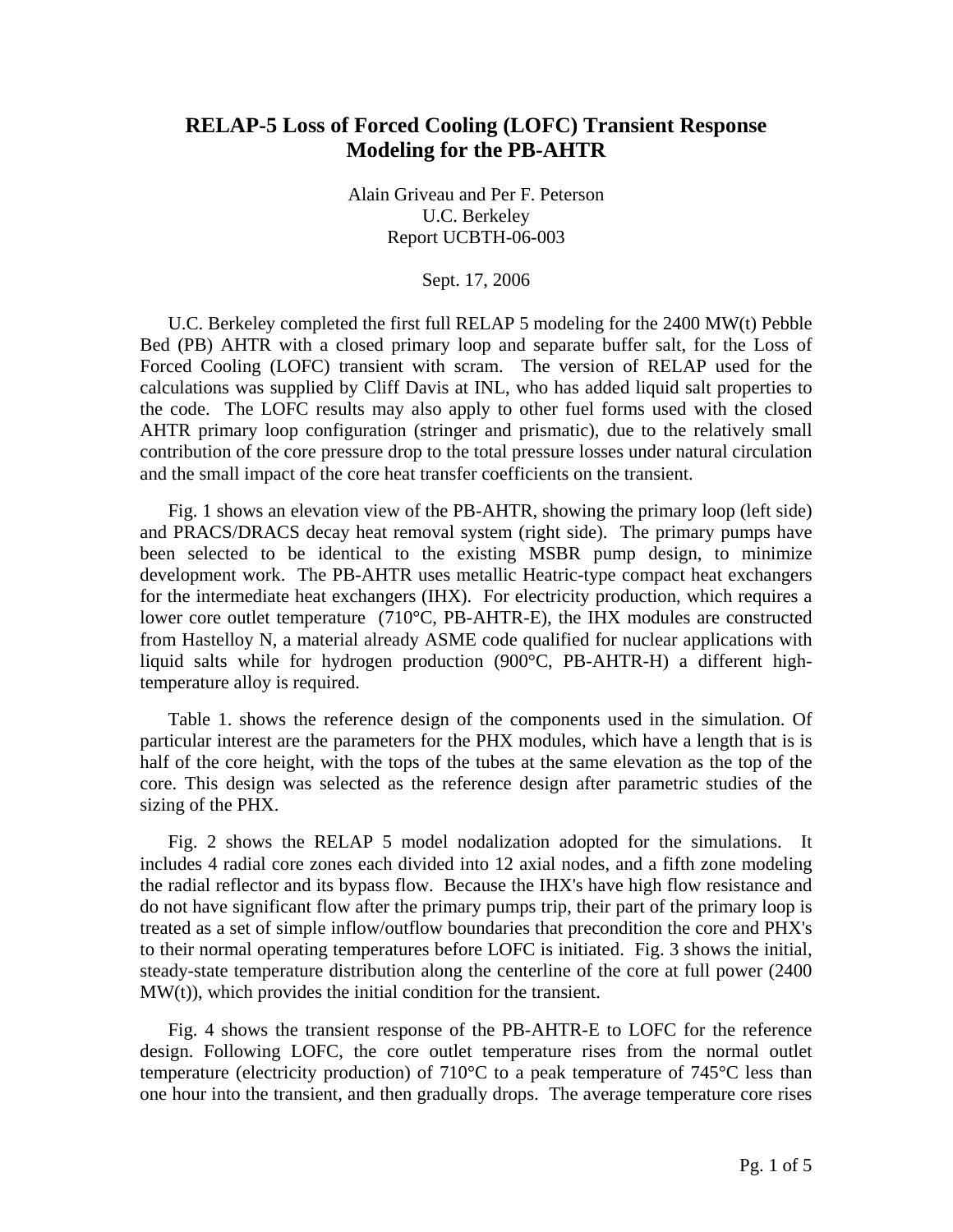by approximately  $25^{\circ}$ C, and the core inlet temperature by approximately  $20^{\circ}$ C. On the buffer salt side some thermal stratification occurs, with the surface of the pool rising from its initial temperature of 550°C to a maximum of approximately 650°C before heat removal by the DRACS balances heat addition by the PRACS.



**Fig. 1** Elevation view of the PB-AHTR, showing the elevation and height of the current reference PHX design.

Initial parametric studies for the PB-AHTR show that the core outlet, average, and inlet temperature histories can be tuned by adjusting the height of the PHX tubes, the PHX elevation in the buffer salt tank, and the number of PHX tubes. Moving the PHX upward in the buffer salt tank augments the natural circulation mass flow in the primary loop. Increased PHX flow tends to reduce the peak rise in the core outlet temperature, and increase the peak rise in the average coolant temperature.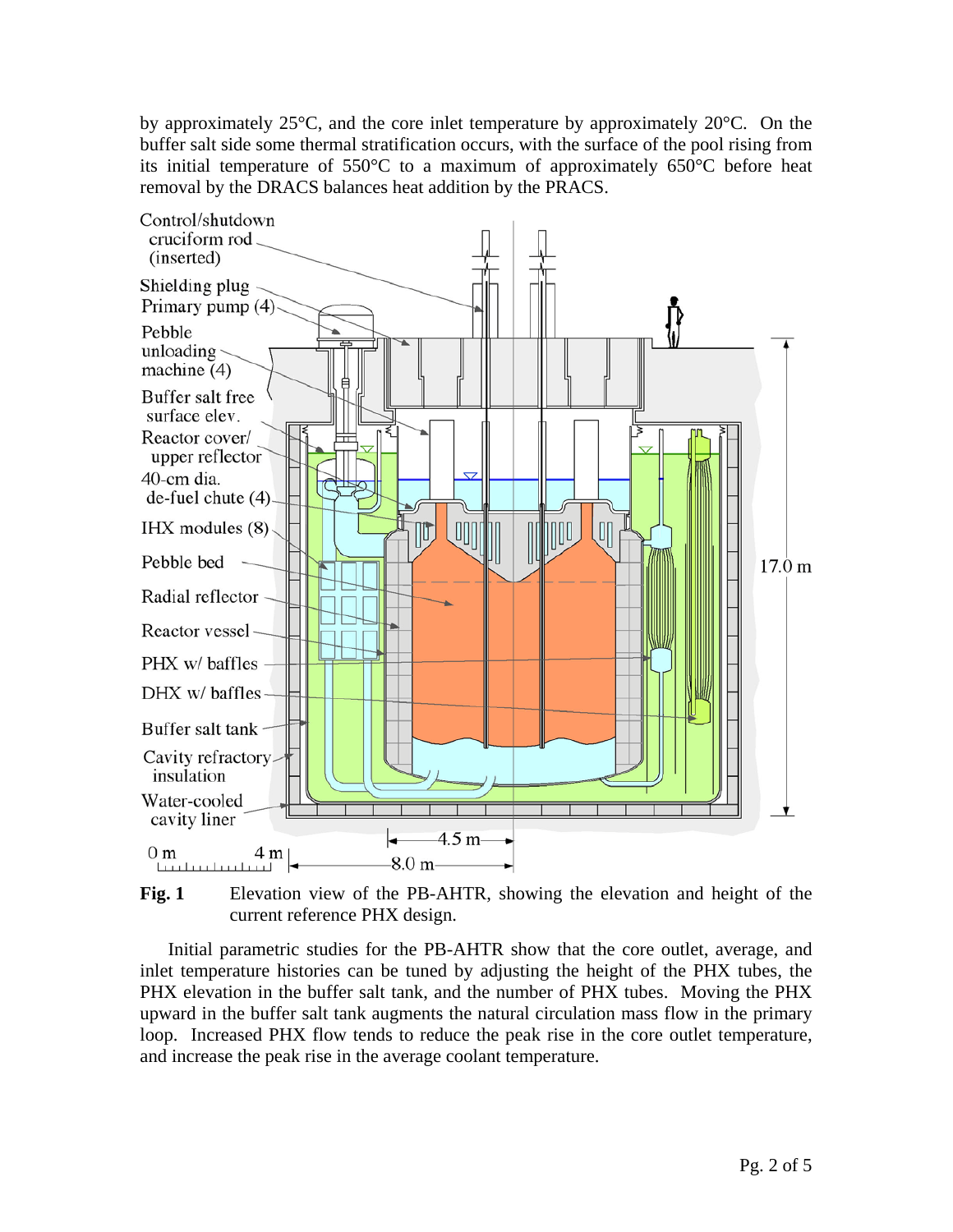| Component                         | Description                                                          |
|-----------------------------------|----------------------------------------------------------------------|
| 2400 MW(t) pebble bed core        | $L_c = 6.4$ m length of the active core region                       |
|                                   | $A_c = 36.3$ m <sup>2</sup> total flow area                          |
|                                   | $\varepsilon$ = 0.4 porosity                                         |
|                                   | $D_c = 6$ cm pebble diameter                                         |
| PRACS heat exchangers (PHX)       | $L_{\rm phx} = 3.2 \; \rm{m}$                                        |
|                                   | $A_{\text{phx,p}} = 1.96 \text{ m}^2 \text{ primary salt flow area}$ |
|                                   | $Aphx,b = 2.94$ m <sup>2</sup> buffer salt flow area                 |
|                                   | $D_{\text{phx}}$ = 2.5 cm corresponding to 4000 pipes                |
|                                   | $E_{\text{phx}}$ = 3.5 cm pitch between pipes                        |
| Pipes connecting the core and PHX | $L_p = 0.5$ m                                                        |
|                                   | $A_p = 0.126$ m <sup>2</sup>                                         |
|                                   | $D_p = 10$ cm corresponding to 16 pipes                              |

Table 1 Reference design parameters used in the RELAP-5 model.



**Fig. 2** RELAP-5 nodalization for LOFC transient analysis of the PB-AHTR. (151- 154: Core (different radial positions); 155: Reflector; 140-160: Plenums; 181: Fluidic diode; 182: PHX (primary side); 200: Buffer tank; 210: PHX (buffer side); 220: DHX)

Upcoming work will begin to examine reactivity feedback, so that LOFC without scram can be modeled. In this case it will be important to optimize the PHX design parameters to provide a relatively low rise in the core outlet temperature, while allowing the average coolant temperature to rise sufficiently for the reactor to shut down on negative temperature feedback. Different fuel configurations, in particular an "annular pebble" design where kernels are concentrated in an annular layer around an inert graphite center in the pebbles, will also be studied to examine the potential to reduce the fuel stored energy, and the coolant temperature rise required for reactor shutdown based on negative temperature reactivity feedback.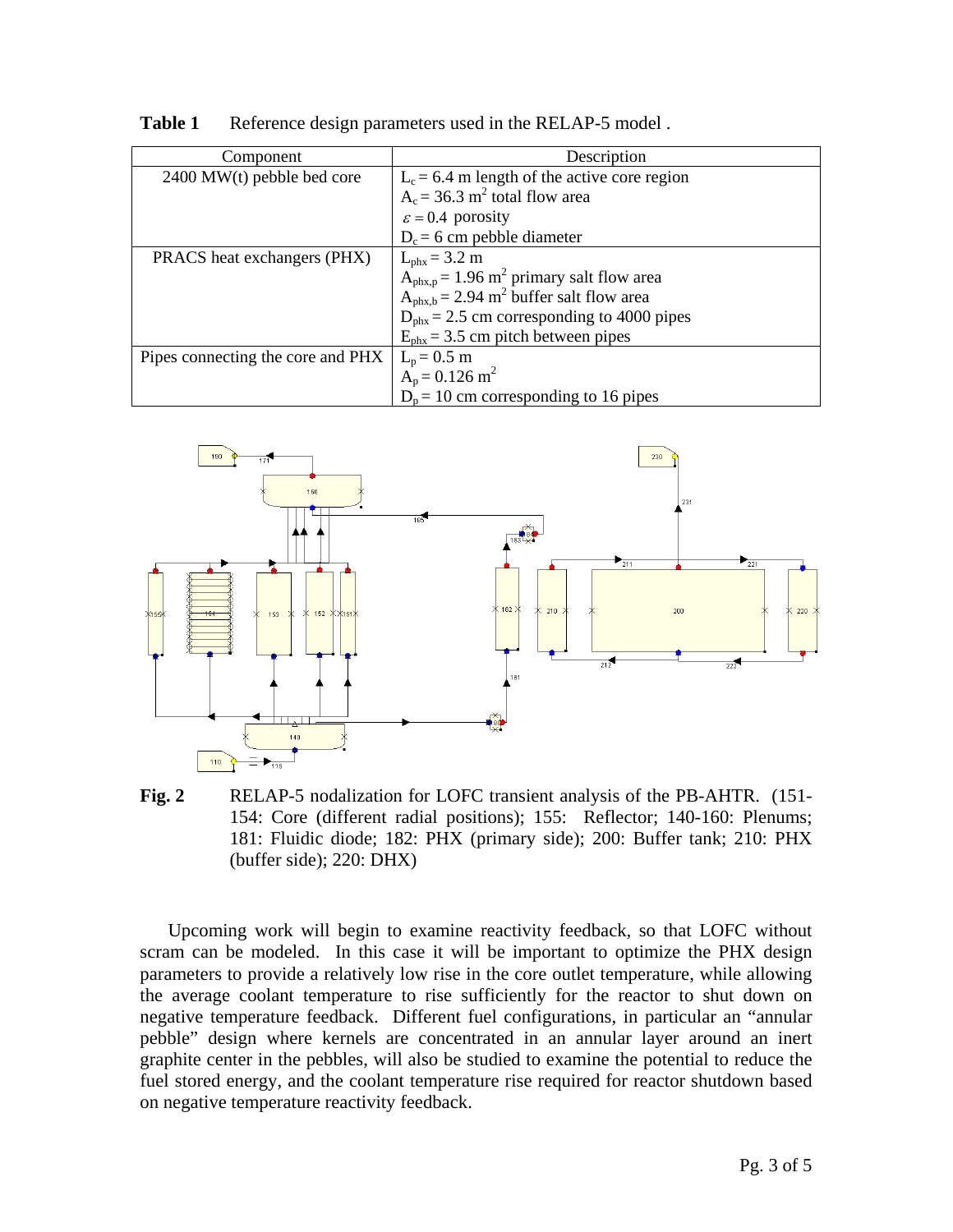

**Fig. 3** Initial steady state temperature distribution, in Kelvin, along the centerline of the PB-AHTR core, for the coolant (blue), pebble surface (green) and pebble centers (red).



**Fig. 4** Transient response of the reference PB-AHTR core inlet (red), average (blue), and outlet temperatures (green), in Kelvin, during a LOFC transient with scram.